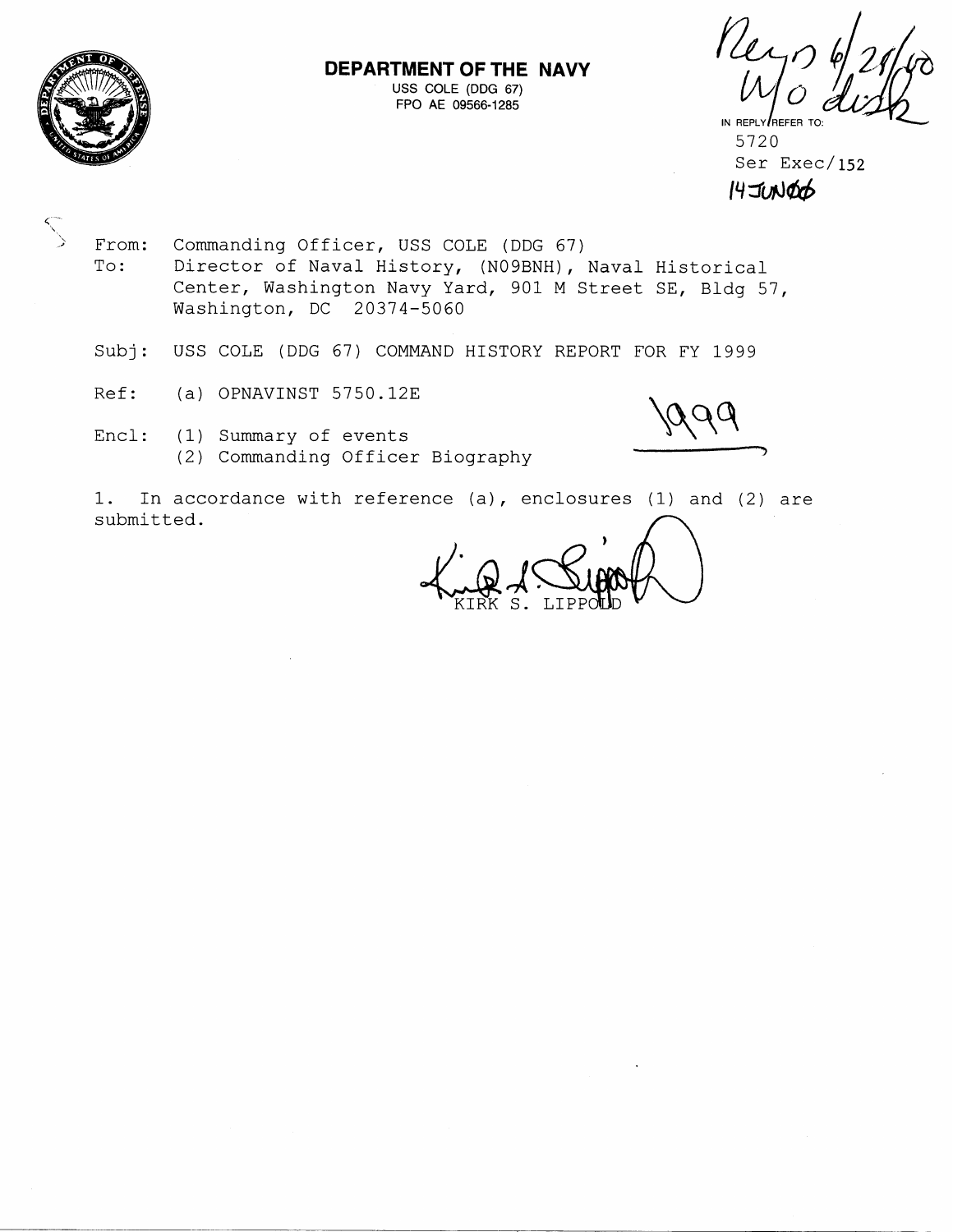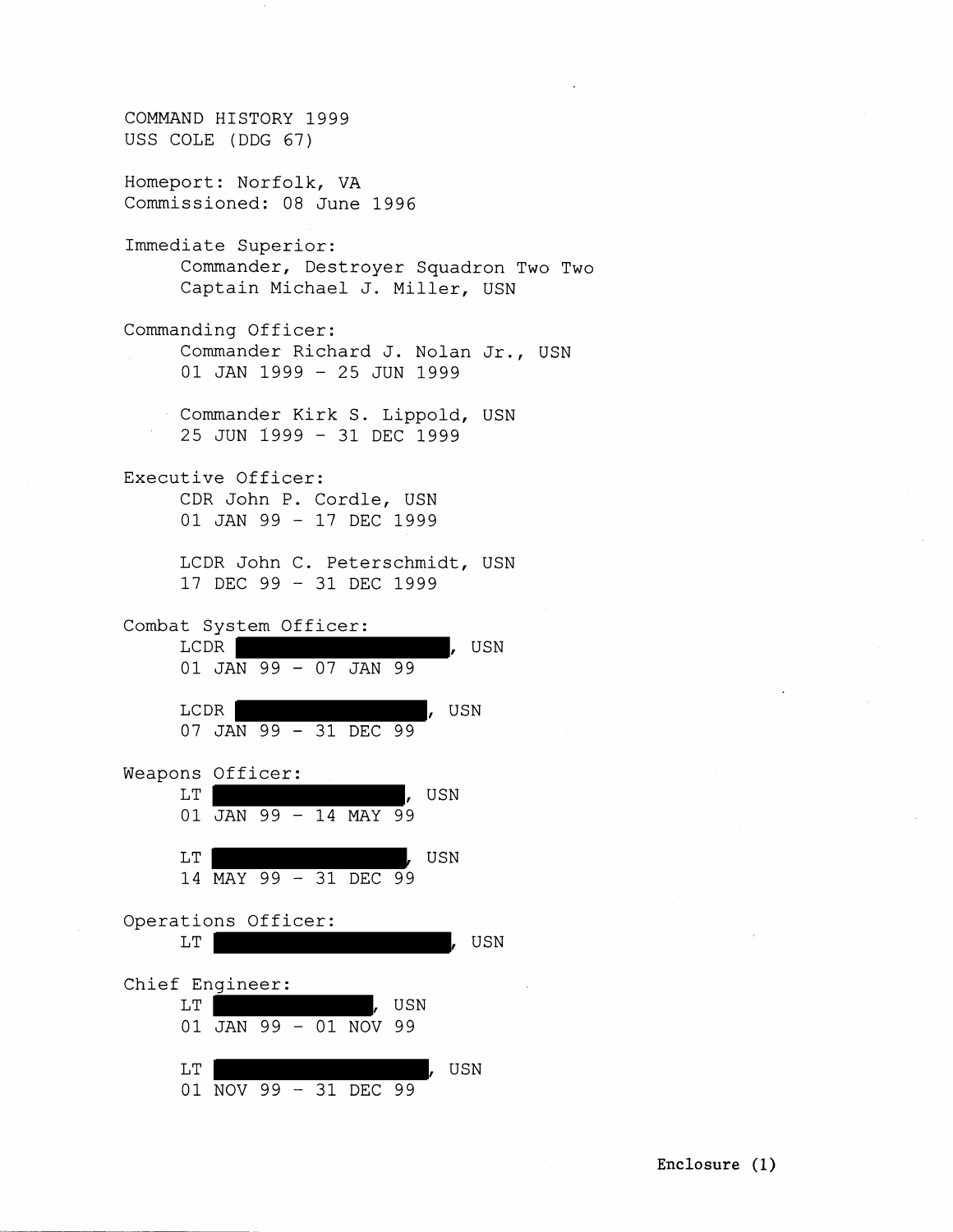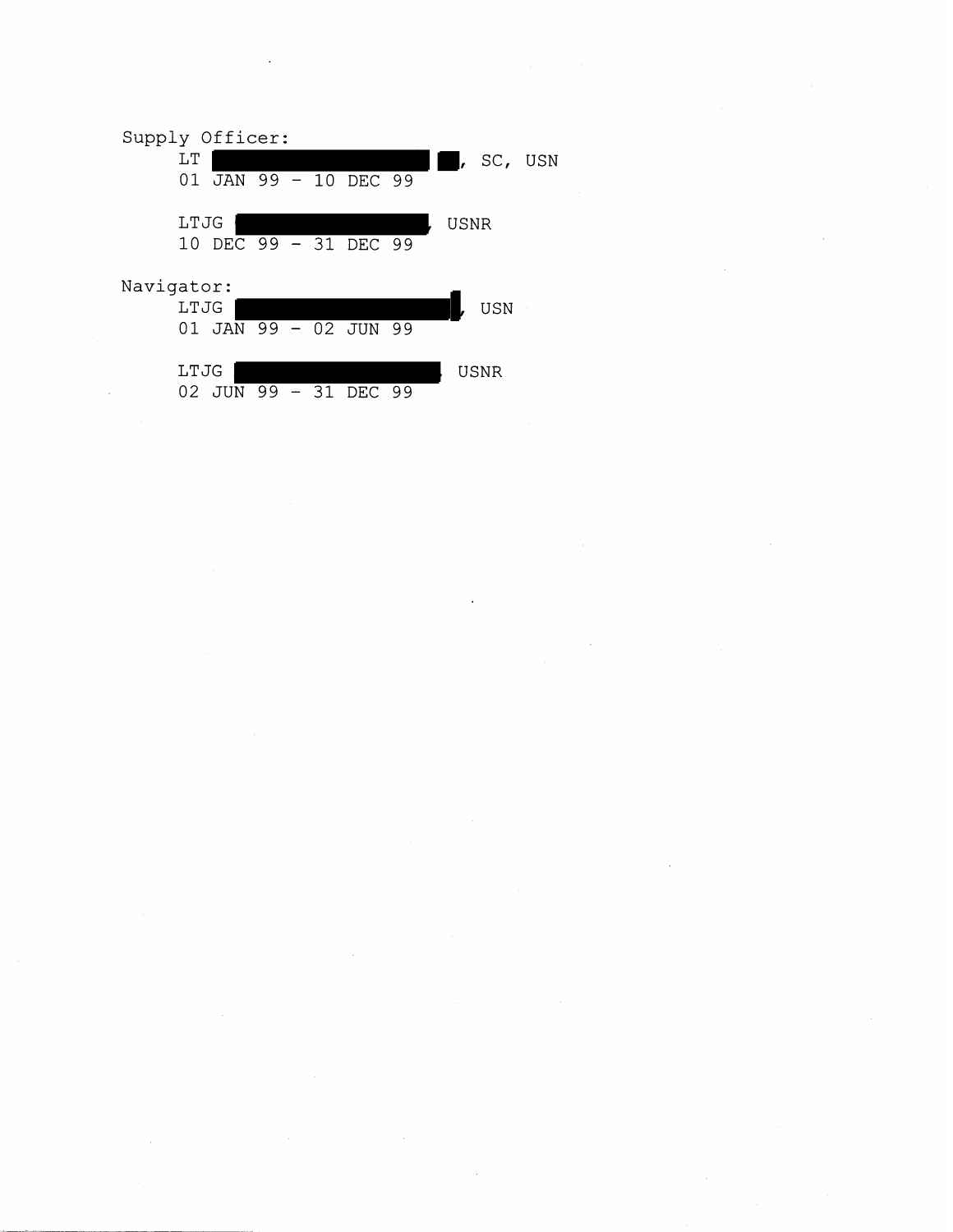## PORTS OF CALL 1999

Yorktown, VA Guantanamo Bay, Cuba Curacao, Netherlands Antilles Newport, RI New York City, NY Port Everglades, FL Roosevelt Roads, Puerto Rico Tortola, BVI Miami, FL

# AWARDS AND HONORS

Flawless completion of Engineering Qualification in March 1999. The first CLF ship to demonstrate E-QUAL to CDS22 and the new CLF Engineering Qualification Team.

1608

- Successful completion of a short-notice, six-week Counter Narcotics Operations period. Specifically praised by Commander, JIATF EAST for duties as ADC and COLE'S distinctive efforts in reducing the flow of narcotics.
- Successful completion of a flawless Cruise Missile Tactical Qualification three months earlier than scheduled, in less than half the normal training time.
- First CDS22 ship to successfully complete Final Evaluation Period and subsequently the Basic Phase of the improved Inter-Deployment Training Cycle.
- Specifically praised by CNSL and CDS22 for superior logistics battle readiness on LMA; overall score of "Excellent", with all scores above 96%.
- Outstanding performance of duty during CDS22 Group Sail.
	- > Received praise from CCG4 and CCDG2 for outstanding performance as OPFOR for IKEBATGRU ITA. Scored one ship and two aircraft "kills."
	- > Praised for participation in PCO OPS from both CSL and CCDG2.
	- > Completed numerous exercises and events resulting in COLE being M-1 in all training mission areas with the exception of AMW.
	- > Completed a highly successful VANDALEX missile firing and tracking exercise.
- COLE aggressively pursued every opportunity to conduct all forms of training and testing including participation in SLAMEXs, PACFIREs, communications exercises, and multi-ship training opportunities.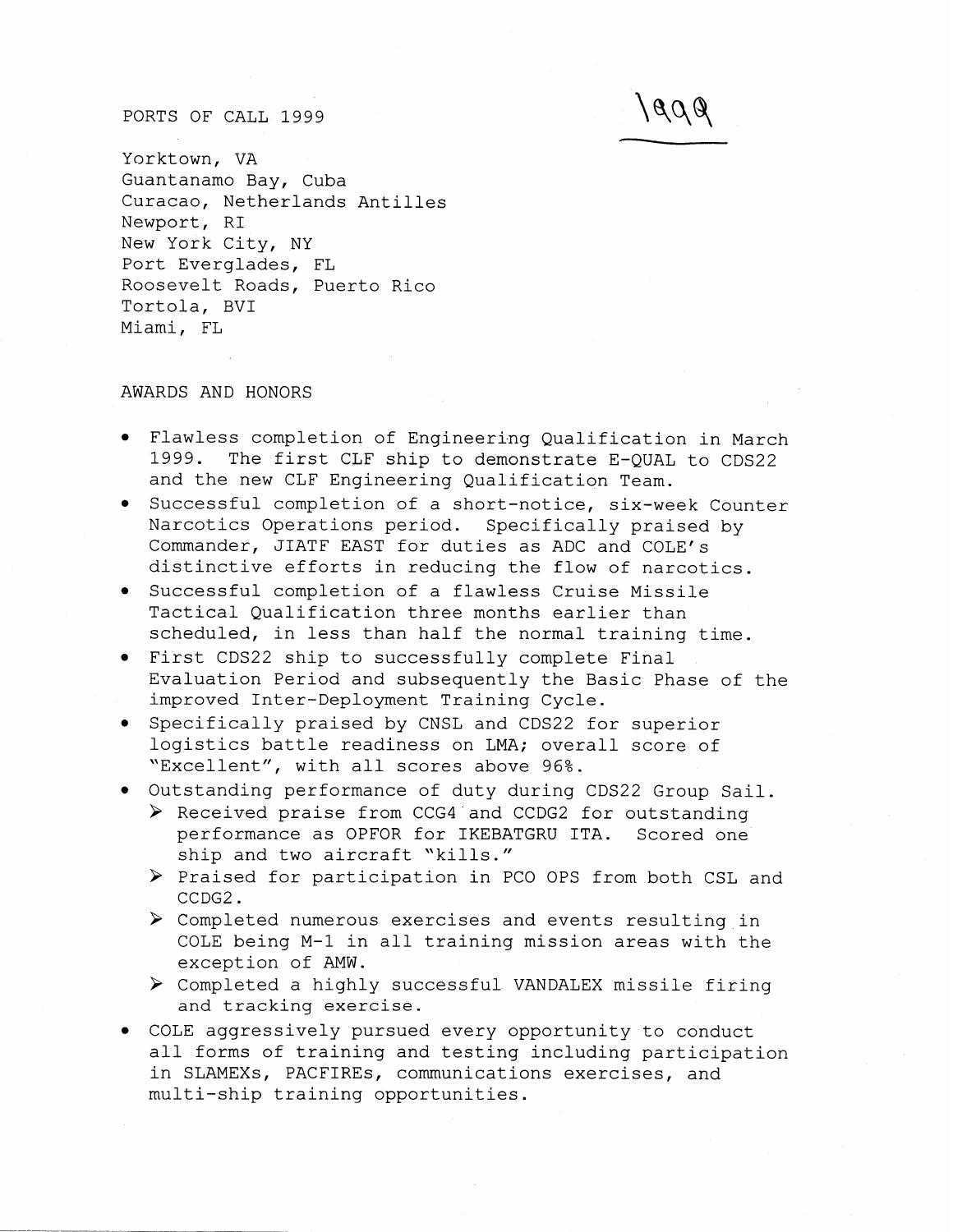- > Routinely excelled in performance of duties during short notice tasking as CDS22 and SLAMEX FOTC. Specifically praised by TACTRAGRULANT for excellent feedback.
- > Embarked C2F as TSC and executed duties as LAC, FOTC, and FRU during SLAMEX 50-99.
- > Successfully demonstrated the first-ever operational test of EHF MARCEMP in the LANTFLT AOR.
- > Quick responsiveness in supporting USS GEORGE WASHINGTON as plane guard.
- COLE has had numerous opportunities during the past year to demonstrate the crew's professionalism, superior seamanship, and attention to duty. COLE has routinely been called upon to host a wide variety of special guests and tours including:
	- > Hosting the National Defense University Capstone Visit.
	- > Outstanding Navy representative during two CLF high priority port visits to New York City Fleet Week 1999, Broward Navy Days in Fort Lauderdale, and USSOUTHCOM high-visibility visit to Miami, FL. Specifically praised by COMPHIBRON TWO, CCDG2, and USSOUTHCOM. Over 5,000 visitors toured COLE in 1999.
	- > Hosted special Congressional Staff Delegation and distinguished German Parliamentary members and numerous other special interest tours for RSG.
	- > During CNSL high priority visit to SWOSCOLCOM as school ship, participated in highly visible Partnership for Peace "Maritime Operational Language Seminar".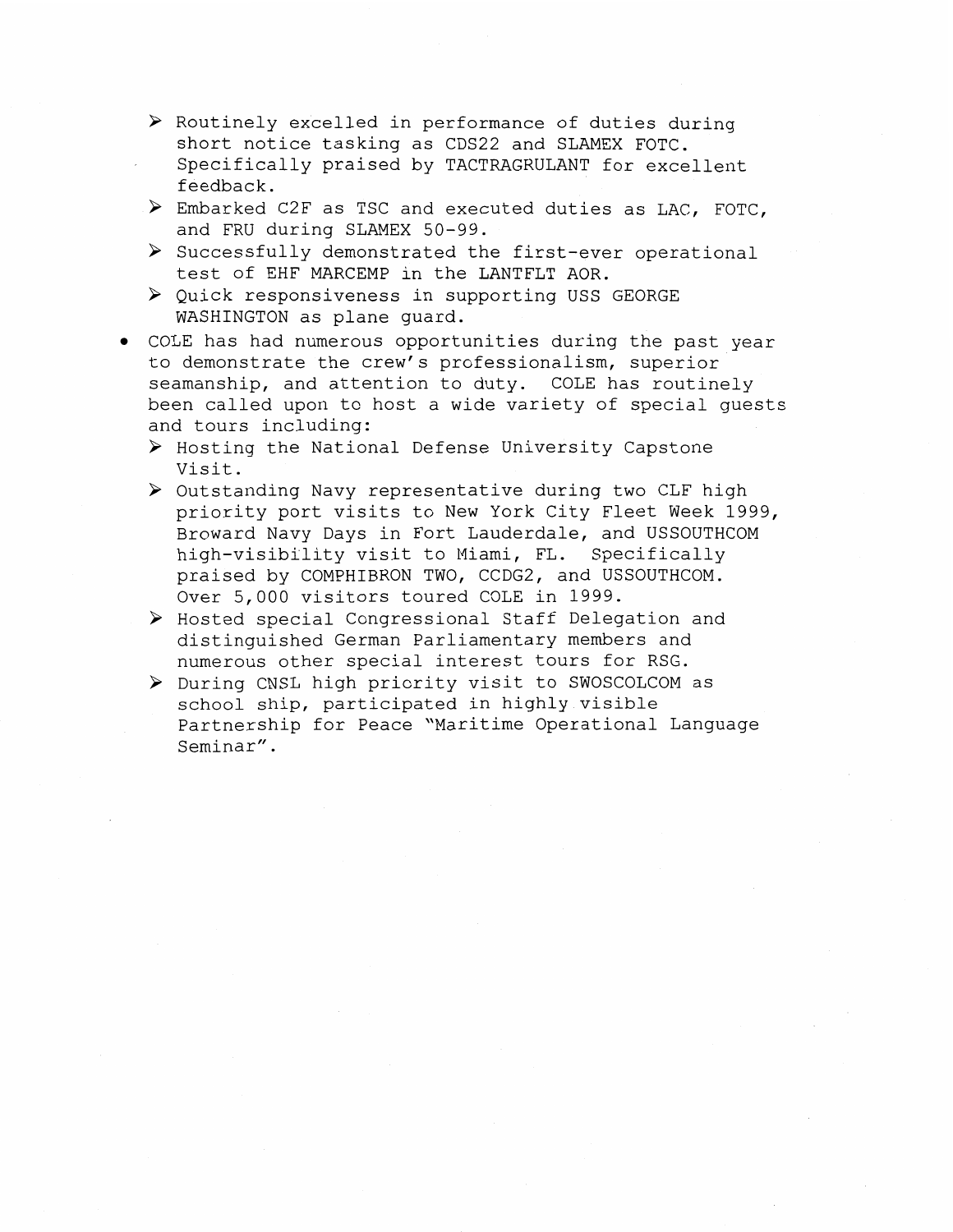## JANUARY 1999

| 11 JAN              | HOLIDAY LEAVE EXPIRES FOR ALL HANDS |
|---------------------|-------------------------------------|
| $12$ JAN $-$ 14 JAN | PLOT II                             |
| $19$ JAN $-$ 29 JAN | SINGLE SHIP USW TEAM TRAINER        |
| 22 JAN              | HAIL AND FAREWELL                   |
| $25$ JAN $-$ 28 JAN | LIGHT-OFF ASSESSMENT (LOA)          |
| 29 JAN              | AMMUNITION ONLOAD                   |
| 29 JAN              | FAST CRUISE                         |

After the end of the holiday leave period, COLE got back into the normal routine quickly. Some major engineering events took place in January. Pre-Light-Off Training Phase I1 (PLOT 11) put the crew through their paces during a three-day series of engineering and damage control training scenarios, including in-port and underway firefighting and General Quarters drills. This training was put to use during the four-day Light-Off Assessment, during which COLE was evaluated on our ability to operate our propulsion plant safely. COLE passed LOA with flying colors and received a "Bravo Zulu" from COMDESRON TWO TWO. The Engineering Department is now one less hurdle away from passing the Engineering Certification (E-Cert).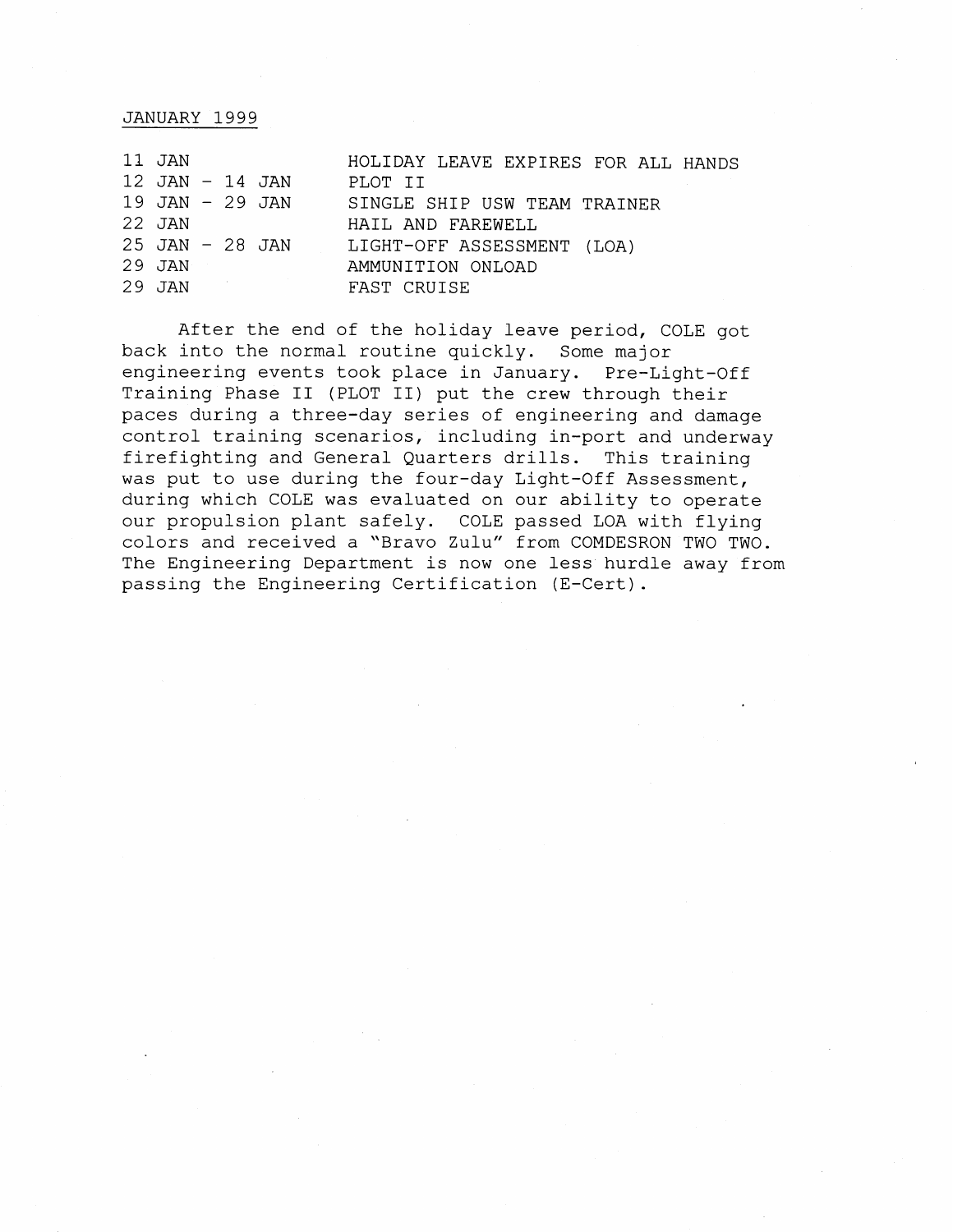#### FEBRUARY 1999

| 01 | $FEB - 04$ $FEB$<br>02 FEB                    |      |      | U/W FOR YORKTOWN<br>REPLENISHMENT AT SEA<br>5"/54 CAL/CIWS PACFIRE                                                                                              |
|----|-----------------------------------------------|------|------|-----------------------------------------------------------------------------------------------------------------------------------------------------------------|
|    | 04 FEB                                        |      |      | INPORT YORKTOWN<br>AMMUNITION ONLOAD<br>UNDERWAY FOR NORFOLK                                                                                                    |
| 17 | 05 FEB<br>06 FEB<br>10 FEB<br>$12$ FEB<br>FFB | - 19 | FEB. | MOORED NORFOLK<br>HELO FIREFIGHTING TEAM TRAINER<br>SEA CADET TOUR<br>MEMORIAL SERVICE FOR GSM3 BLACKMON<br>CG LEDET/CD OPS TRAINING<br>UNDERWAY VACAPES OPAREA |

It was with great sorrow that the COLE family held a memorial service for GSM3 Napoleon Blackmon on 10 February. GSE3 Blackmon was on terminal leave-soon to be leaving the Navy-when he was killed in an automobile accident near his home. He was an outstanding petty officer and a member of the COLE team. COLE extends heartfelt condolences to the Blackmon family.

February, despite being the shortest month of the year, was one of the busiest for COLE. COLE found out early in February that it was being assigned to Counter-Narcotics Operations in the Caribbean for approximately 90 days, and this made accomplishing training and passing inspections all the more important. To that end, both the Engineering Training Group and Combat Systems Training Group were onboard for a short underway period to evaluate and train for upcoming E-Cert and Cruise Missile Tactical Qualification events. COLE'S Medical Department passed its annual evaluation with flying colors-BZ to HMC

COLE also officially received notification of receipt of the 1998 COMNAVSURFLANT Battle "E" Award. RADM Route sent COLE a message of congratulations:

"To the Officers and Crew of COLE, please accept my personal congratulations for your well deserved selection as a CNSL Battle Efficiency Award recipient for 1998. @his tremendous achievement is even more noteworthy as COLE was recognized as the best among an extremely impressive and accomplished squadron of ships. I am very proud of each and every one of you. This prestigious award is truly the result of a team effort and clearly marks you as a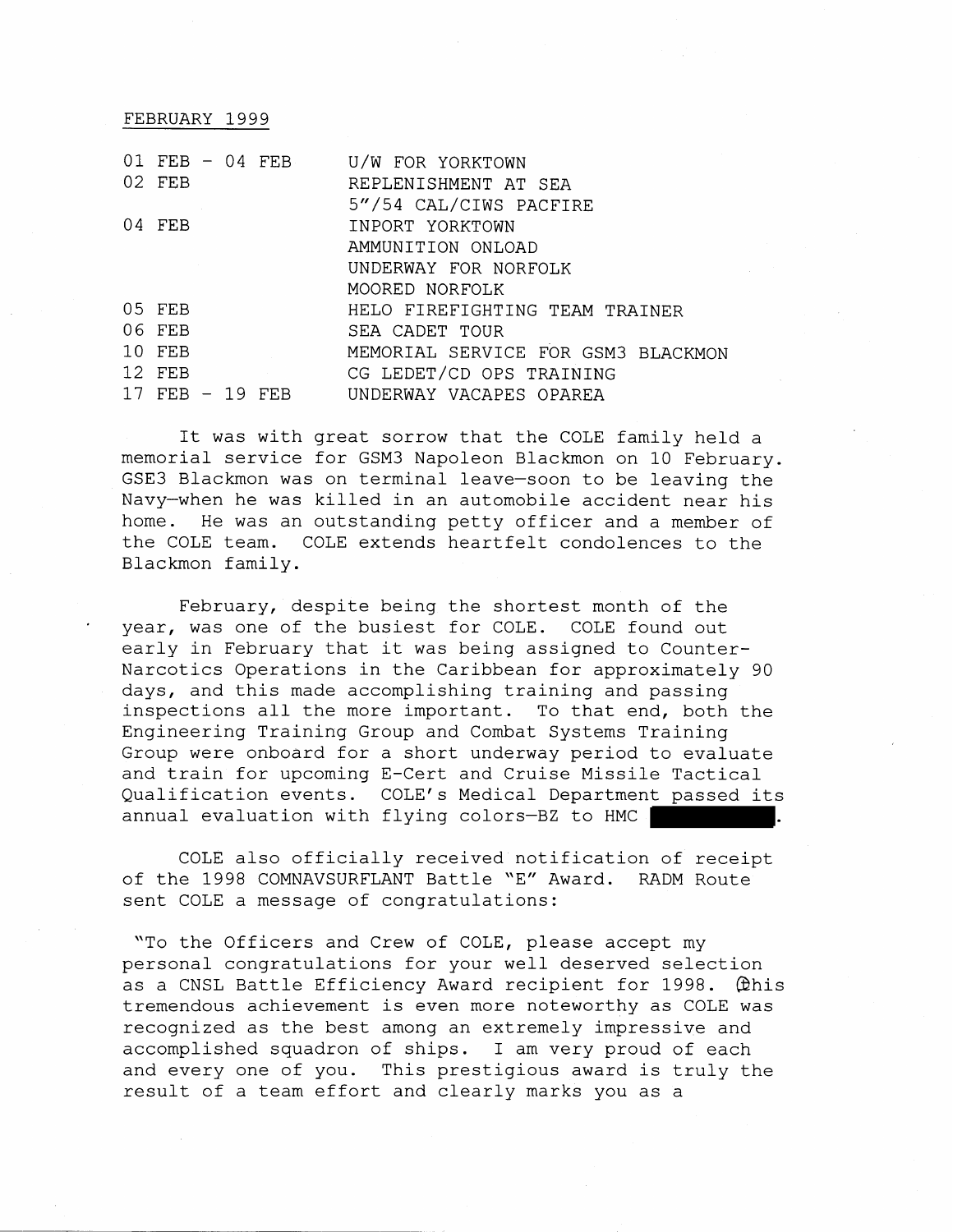superstar. Bravo Zulu on a job well done. You are a most welcome addition to the warfighting team of the George Washington Battle Group."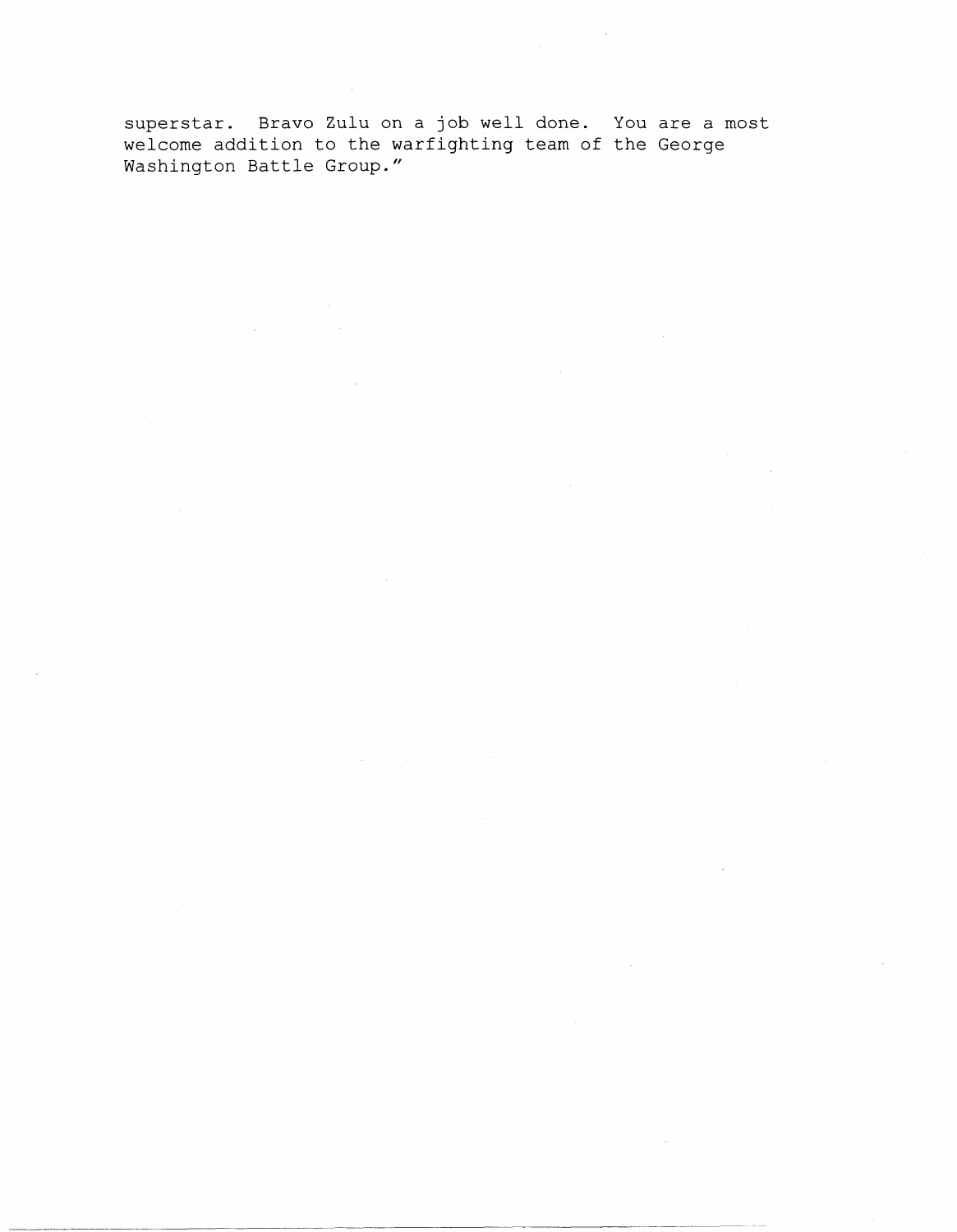## MARCH 1999

| $0.3$ MAR | UNDERWAY FOR GUANTANAMO BAY, CUBA    |
|-----------|--------------------------------------|
| 07 MAR    | ARRIVE NAVAL STATION GUANTANAMO BAY  |
| 08 MAR    | UNDERWAY FOR CARIBBEAN SEA           |
| 14 MAR    | BURIAL AT SEA                        |
| 18 MAR    | ARRIVE CURACAO, NETHERLANDS ANTILLES |
| 22 MAR    | UNDERWAY FOR CARIBBEAN SEA           |
| 31 MAR    | ARRIVE ROOSEVELT ROADS, PUERTO RICO  |

The beginning of March saw the beginning of Counter-Narcotics operations in the Caribbean for USS COLE. The transit to the Caribbean included a stop for fuel at the Naval Station in Guantanamo Bay, Cuba. While there wasn't much liberty time, there was enough for some people to take the Fenceline Tour, a walk along the perimeter fence that separates the base from the rest of Cuba and was a focal point for Cold War tensions during the 1980s. After spending a day in Cuba, COLE was underway for the Caribbean.

Unlike the boarding operations that COLE conducted in the Arabian Gulf last year, a Coast Guard Law Enforcement Detachment (LEDET) was embarked for that purpose. This LEDET was specifically trained and equipped to determine which vessels were suspect and to board and search for drugs if necessary. Unfortunately, they didn't see much action, as COLE boarded only one vessel during her time in the Caribbean.

After two weeks in the Caribbean, COLE made her first liberty port visit to Curacao, in the Netherlands Antilles. Curacao boasted some excellent beaches and clubs, which made for an excellent liberty port, giving the crew a chance to unwind before returning to Counter-Drug Operations. One more week underway, and COLE stopped at the Naval Station in Roosevelt Roads, Puerto Rico.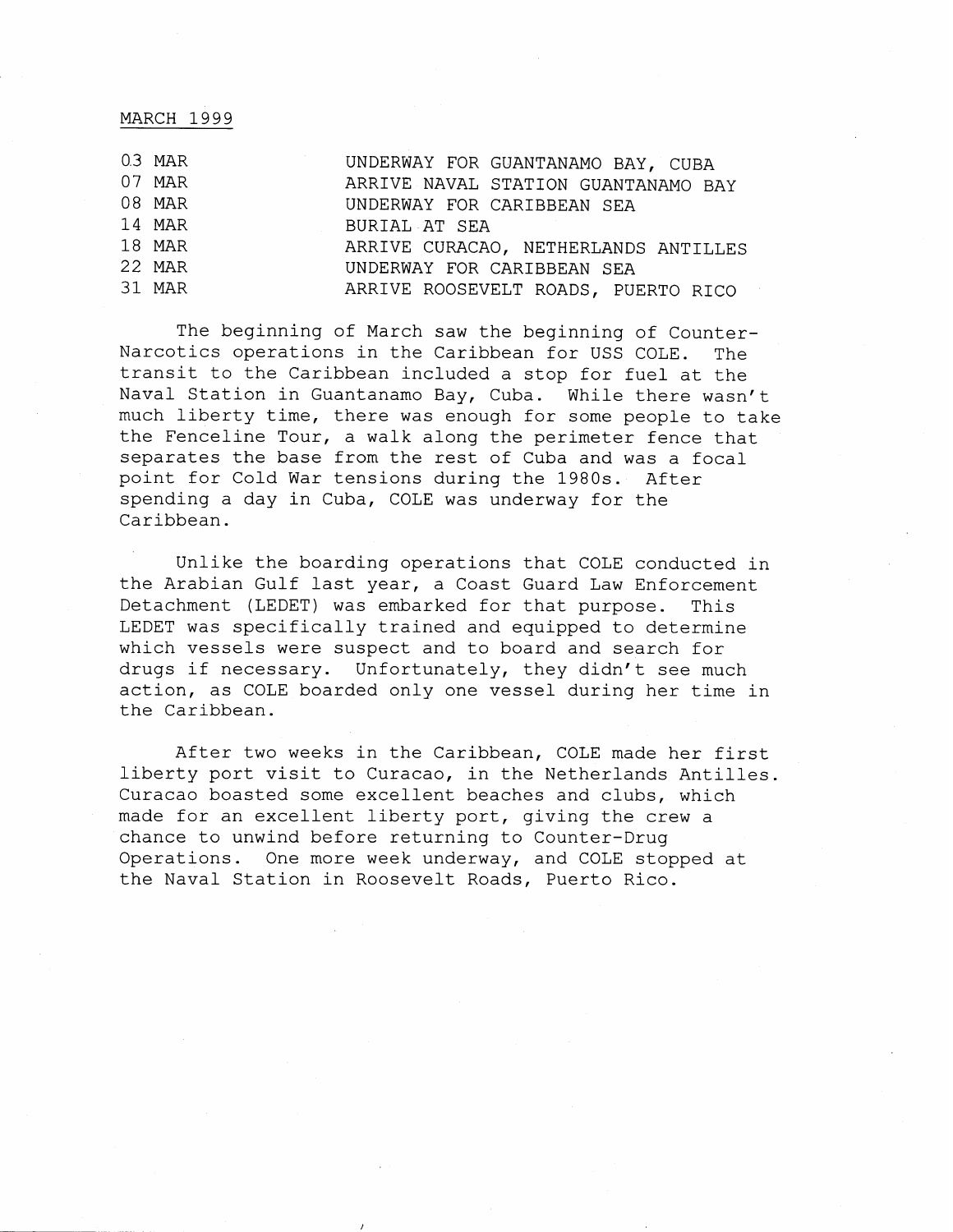## APRIL 1999

| 03 APR | UNDERWAY FROM ROOSEVELT ROADS |
|--------|-------------------------------|
| 06 APR | ARRIVE GUANTANAMO BAY, CUBA   |
| 07 APR | UNDERWAY FOR NORFOLK          |
| 10 APR | ARRIVE NORFOLK                |

After being underway for a month and a half, COLE'S crew was happy to return home. Things stayed busy, though, especially for the Combat Information Center watchstanders. Throughout the underway time and continuing through the month of April, the Strike Officer and his band of Tomahawk and Harpoon missile shooters worked almost daily to get ready for the Cruise Missile Tactical Qualification, running computer-driven scenarios in CIC and taking exams to test knowledge. One more week to go ...

In addition to CMTQ, preps were being made for COLE'S next major commitment-a week of serving as the School Ship in Newport, RI, followed by Fleet Week in New York City. Fleet Week promised to be both lots of work and lots of fun.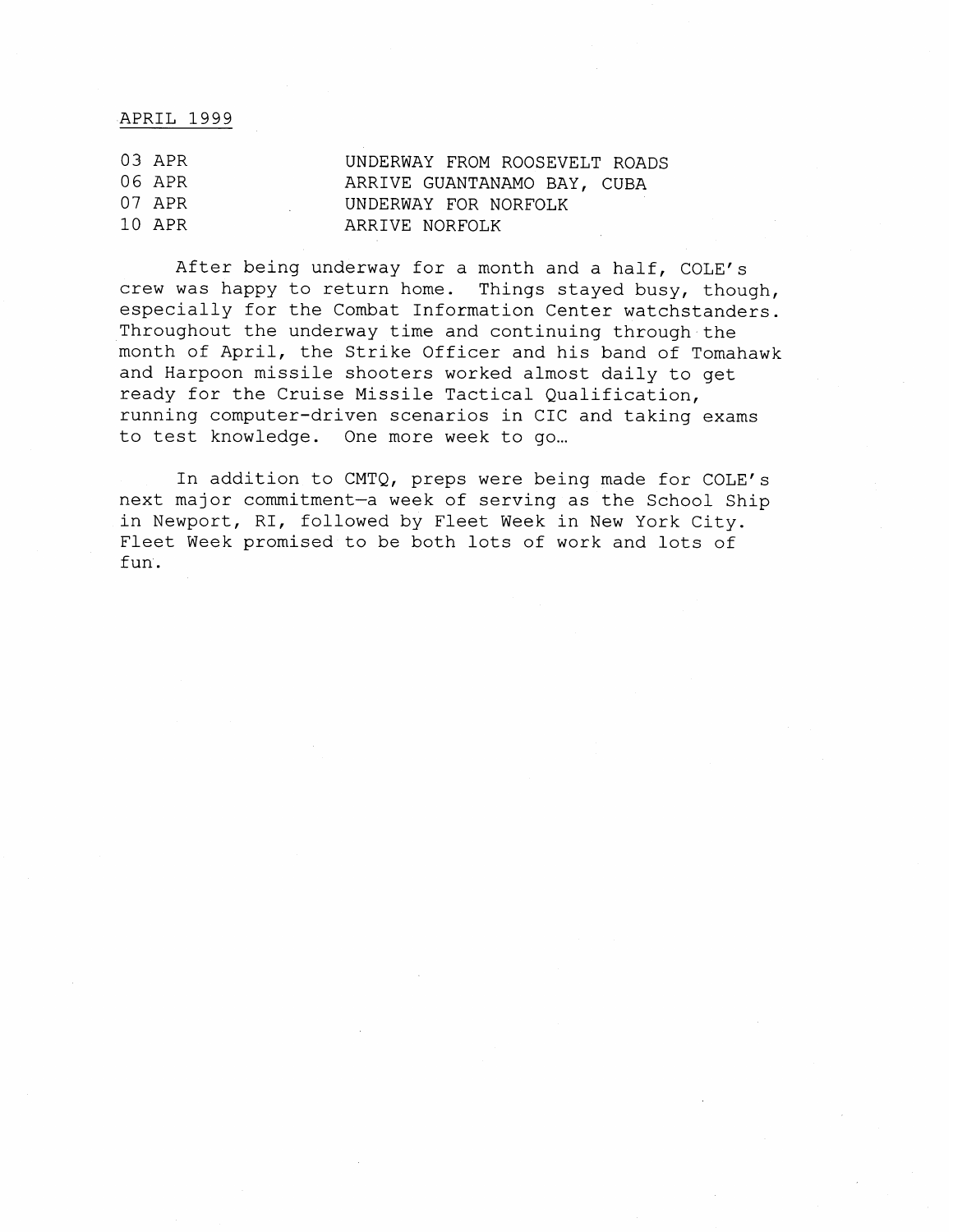MAY 1999

| 05 MAY |  |                 | CMTO TEST                     |
|--------|--|-----------------|-------------------------------|
| 17 MAY |  |                 | UNDERWAY FOR NEWPORT, RI      |
|        |  | 17 MAY - 18 MAY | TIGER CRUISE                  |
| 18 MAY |  |                 | ARRIVE NEWPORT, RI            |
|        |  | 19 MAY - 22 MAY | PHYSICAL READINESS TEST       |
| 26 MAY |  |                 | ARRIVE PIER 88, NEW YORK CITY |
| 27 MAY |  |                 | SOFTBALL TOURNAMENT           |
|        |  |                 | ARM WRESTLING TOURNAMENT      |
|        |  |                 | DAVID LETTERMAN SHOW TAPING   |
| 28 MAY |  |                 | BASKETBALL TOURNAMENT         |
|        |  |                 | SOFTBALL TOURNAMENT           |
| 29 MAY |  |                 | SEAMANSHIP COMPETITION        |
| 30 MAY |  |                 | BEST CHOW CONTEST             |
|        |  |                 | SOCCER TOURNAMENT             |
| 31 MAY |  |                 | KINGS COUNTY PARADE           |

May was another busy month for COLE. To start out the month well, the Cruise Missile Tactical Qualification Test went without a hitch. Bravo Zulu to EWCS , FC1 and OS2 for nearly acing the CMTQ exam!

COLE transited to Newport, RI to serve as the School Ship for the different courses taught in Newport. While in Newport, COLE was visited by students from Division Officer School, Department Head School, and the Naval War College.

New York City Fleet Week was the most exciting, and busiest, time of the month for COLE. COLE sailors participated in events such as softball, basketball, and soccer tournament, an arm wrestling competition, and a seamanship competition. In addition, COLE fielded an honor guard which participated in the opening ceremonies for a Mets baseball game and in the Kings County Parade, in which over fifty COLE Sailors marched through the streets of Queens.

Over four thousand visitors toured COLE during Fleet Week, keeping the crew busy on duty days. The rest of the time was excellent liberty, as our Sailors took advantage of everything that New York City had to offer: plays, shopping, dining, sightseeing. The Navy was welcomed by New York City, with discounts and free admission to many of the clubs and theatres. Everybody had a great time, which made the hard work to prepare for and participate in Fleet Week worthwhile.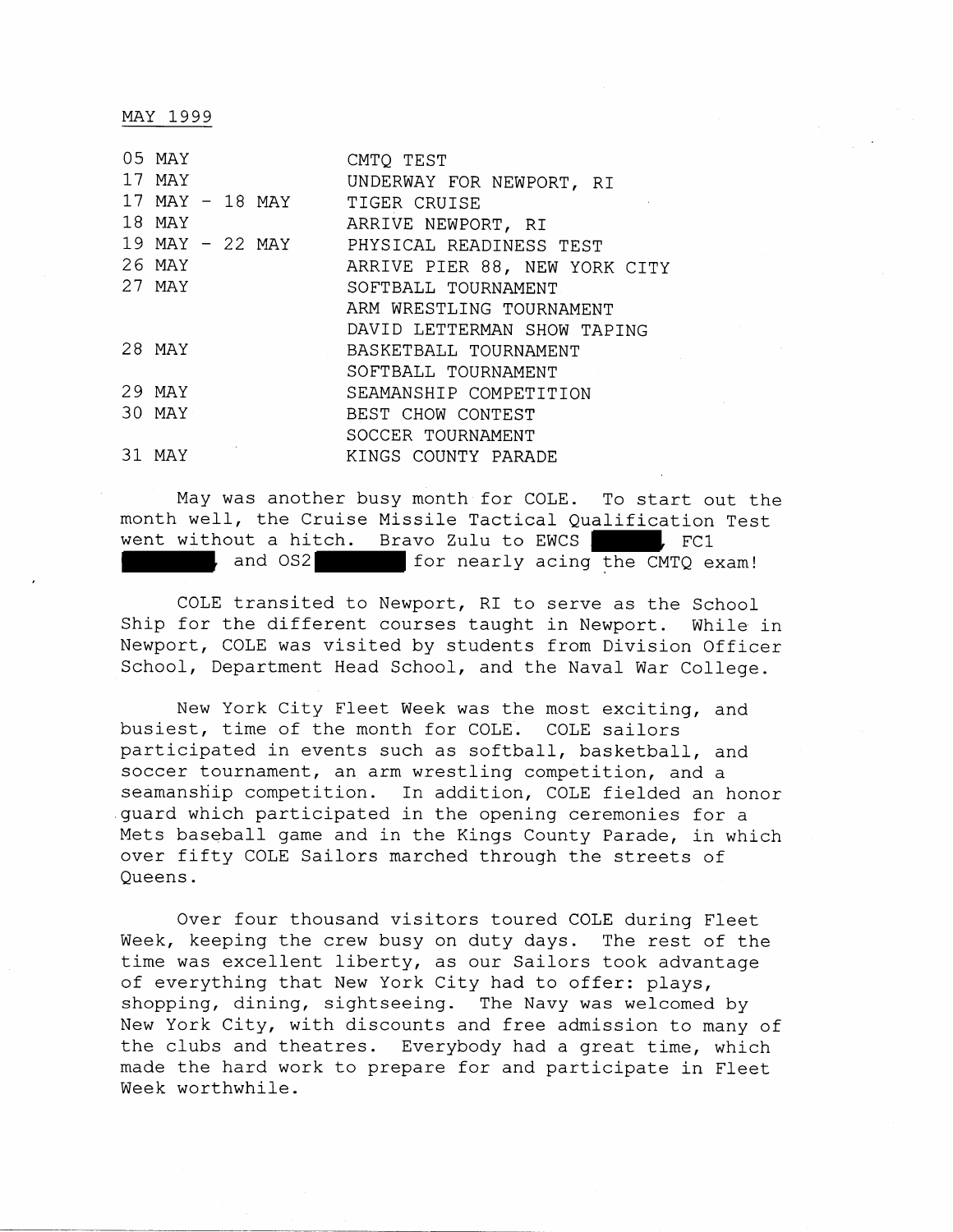| 02 JUN                             | UNDERWAY FROM NEW YORK CITY    |
|------------------------------------|--------------------------------|
| 04 JUN                             | UNREP W/ USS KANAWHA           |
|                                    | CHAFF LAUNCHING EXERCISE       |
| 07 JUN                             | MOORED NOB NORFOLK             |
| 14 JUN                             | PCO ARRIVES                    |
| 14 JUN - 16 JUN UNDERWAY FOR FEP   |                                |
| 15 JUN                             | UNREP W/ USNS BIG HORN         |
| 16 JUN                             | 5"/54 CAL/CIWS TDU SHOOT       |
|                                    | MOORED NORFOLK                 |
| 18 JUN                             | HAIL AND FAREWELL (CO AND PCO) |
| 22 JUN<br><b>Contract Contract</b> | BERTH SHIFT TO NAUTICUS        |
| 25 JUN                             | CHANGE OF COMMAND              |
| 29 JUN                             | UNDERWAY VACAPES OPAREA        |
| 30 JUN                             | 5"/54 CAL PACFIRE              |
|                                    | UNREP W/ USNS BIG HORN         |

JUN 1999

Two major events highlighted the month of June for COLE: the successful completion of the Final Evaluation Period (FEP) and CDR Nolan's relief as Commanding Officer by CDR Kirk Lippold.

During COLE's underway period from 14 JUN to 16 JUN, the FEP evaluators were onboard and graded COLE'S ability to perform several evolutions while underway. Firefighting, General Quarters, Underway Replenishment, Medical Capabilities and Readiness, Man Overboard Procedures, CIWS, and 5"/54 Cal shooting proficiency were examined, and COLE excelled through all of them. The 5"/54 Cal TDU shoot actually destroyed the target drone, something that the pilot of the tow plane had never seen happen before.

COLE bade farewell to her Commanding Officer, Commander Richard J. Nolan, Jr., on 25 June. Commander (Captain Select) Nolan headed up to Newport, Rhode Island, to run the Command Department at Surface Warfare Officer School.

Assuming command of COLE is CDR Kirk S. Lippold, whose biography is attached.

COLE got underway for four days to give CDR Lippold an opportunity to put the ship and crew through their paces before returning to Norfolk for a two-month availability period.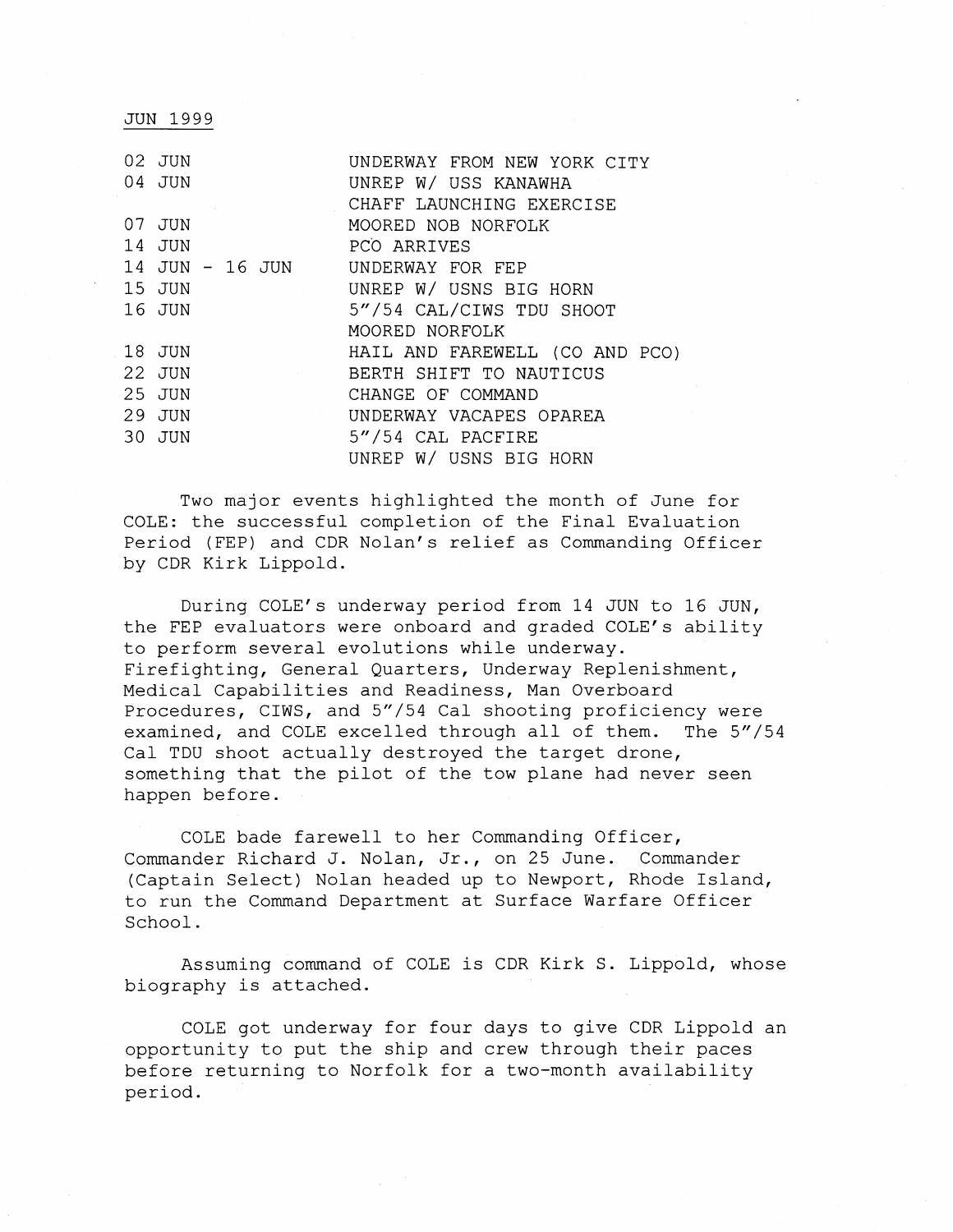JU1 99

| 01 JUL - 02 JUL<br>01 JUL<br>02 JUL |  | U/W VACAPES OPAREA<br>5"/54 CAL PACFIRE & TDU SHOOT<br>5"/54 CAL PACFIRE<br>REXTORP FIRING |
|-------------------------------------|--|--------------------------------------------------------------------------------------------|
| 03 JUL                              |  | MOOR NOB NORFOLK<br>FMAV BEGINS                                                            |

Although COLE didn't see much time underway in July, it was still a busy month. Lots of training and briefs were held, many of them in preparation for the upcoming Group Sail in October-November. Scenarios were run in Combat Information Center at least once per week, the sonar technicians received training on the SIMAS I1 upgrade to the sonar suite, and the engineers conducted training on the Air Conditioning and Refrigeration systems. July also saw the beginning of the C41 installs for the George Washington Battle Group, the start of a major push to get the battle group ready to go on deployment with IT-21 connectivity.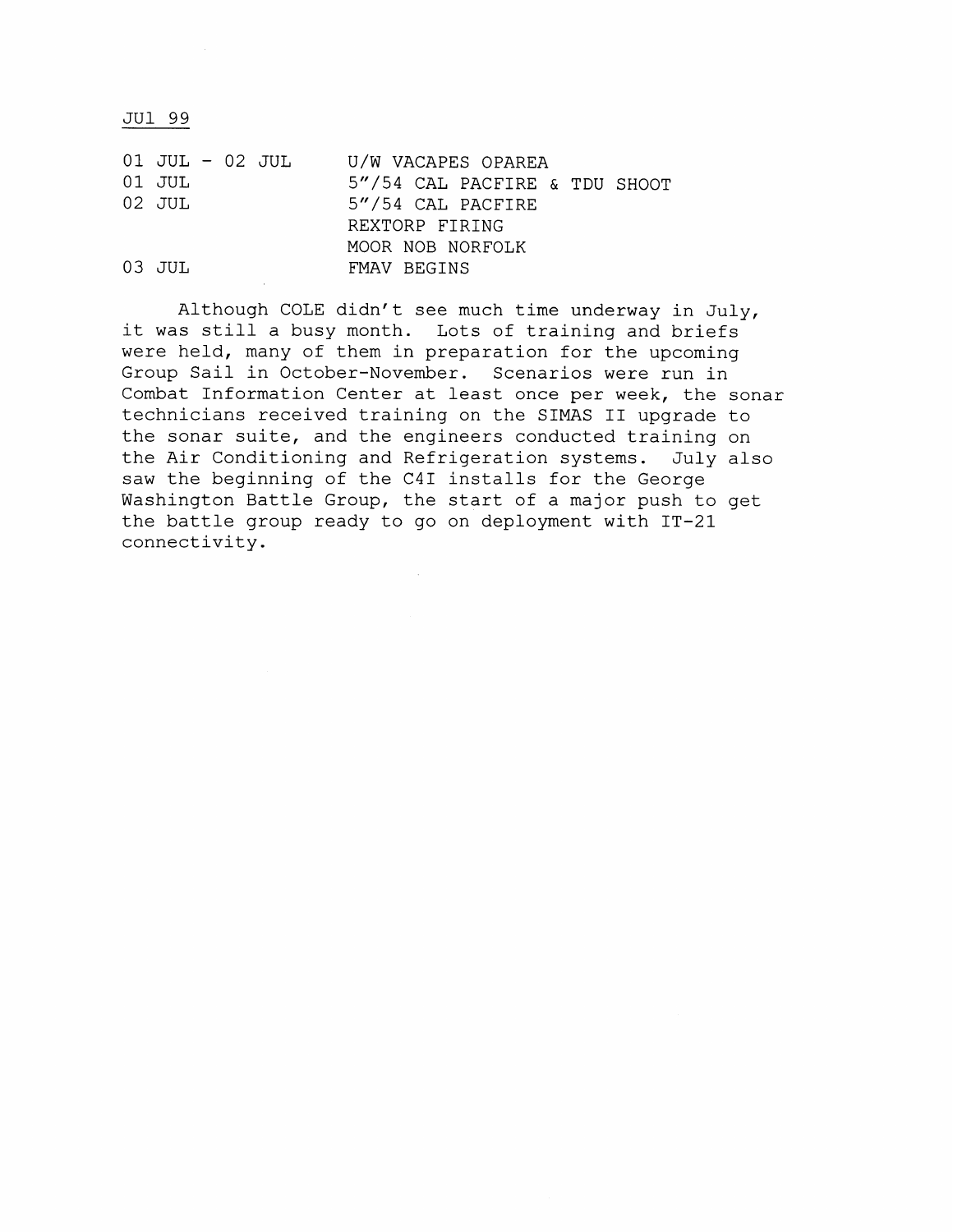AUG 99

| 12 AUG   | AWARDS CEREMONY           |
|----------|---------------------------|
| 20 AUG   | DC1  <br>REENLISTMENT     |
|          | GSMC<br>COMMISSIONING     |
| 21 AUG   | FMAV ENDS                 |
| 23 AUG   | UNDERWAY FOR NWS YORKTOWN |
|          | 5"/54 CAL/CIWS PACFIRE    |
| 24 AUG   | MOORED NWS YORKTOWN       |
| 25 AUG   | UNDERWAY VACAPES OPAREA   |
| $26$ AUG | UNREP W/ USNS PATUXENT    |
|          | BURIAL AT SEA.            |
| 27 AUG   | MOORED NOB NORFOLK        |
|          |                           |

August was another month of training punctuated by a brief underway period. Force Air Defense Coordinator (FADC) team training and Harpoon team training were held, in addition to two SLAMEXs. In addition, COLE'S Officers of the Deck, Junior Officers of the Deck, and Conning Officers received two days of training at the Marine Safety International (MSI) shiphandling trainer.

The prospective Chief Petty Officers held a number of car washes as part of their initiation rites. All through the month of August, the soon-to-be Chiefs could be seen obeying the time-honored traditions of initiation before earning their anchors.

While the CPO's mess was going to be gaining several members, it lost a member to the Wardroom. GSMC commissioned as a Chief Warrant Officer on 20 August. Congratulations, CWO2 |

COLE'S availability period ended on 21 August, and COLE got underway for Yorktown 23-27 August to onload some weapons for the upcoming Group Sail.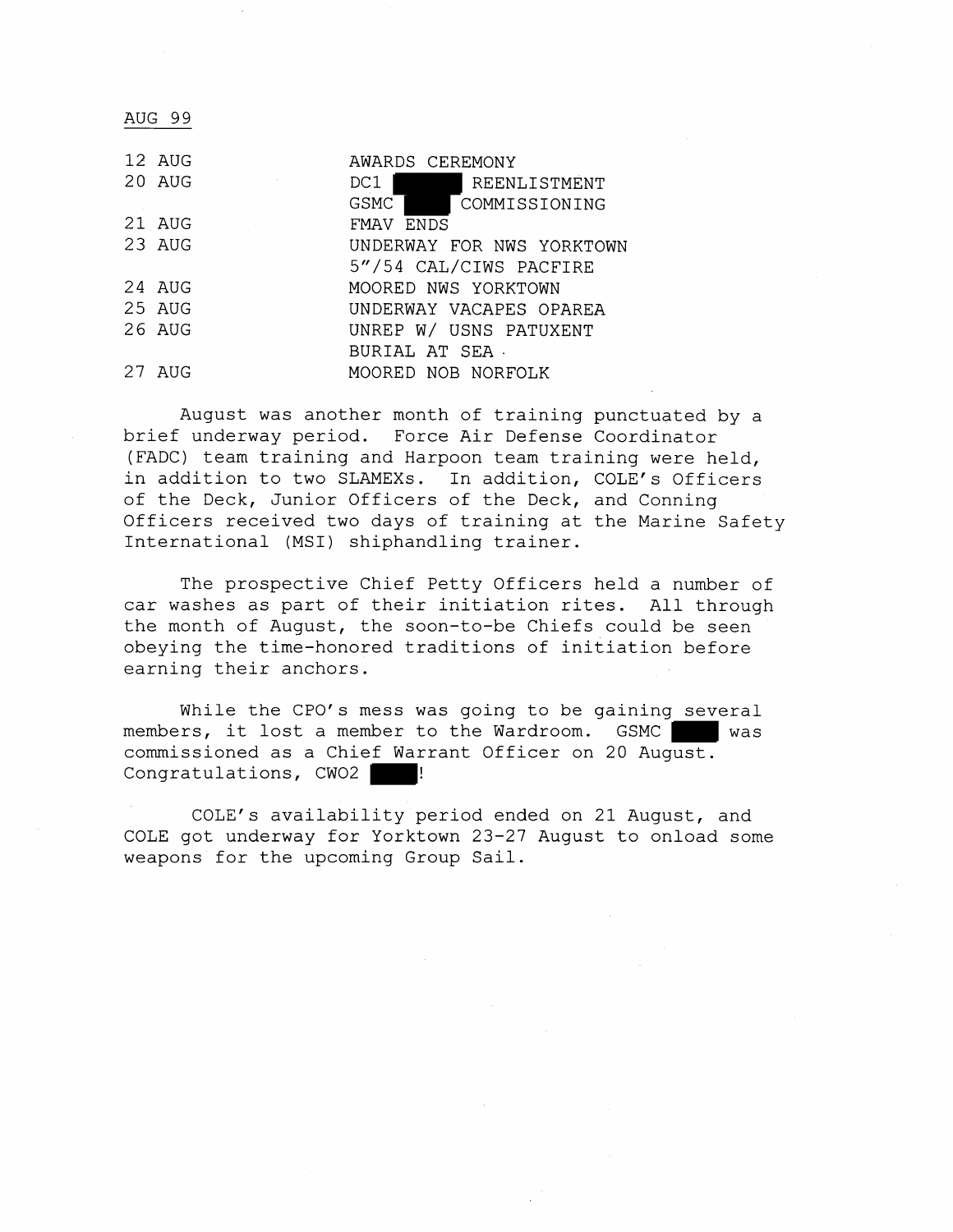SEP 99

| 08 SEP           | ARMED FORCES STAFF COLLEGE VISIT |
|------------------|----------------------------------|
| 13 SEP $-24$ SEP | <b>CSRR</b>                      |
| 15 SEP           | UNDERWAY HURRICANE SORTIE        |
| 16 SFP           | CPO PINNING CEREMONY             |
| 18 SEP           | MOORED NOB NORFOLK               |
| 21 SEP           | MISSILE ONLOAD                   |
| 24 SEP           | AWARDS CEREMONY                  |

Hurricane Floyd, a category V Hurricane, caused the ships berthed in Norfolk to sortie on 15 September. As Floyd tracked up the East Coast, COLE was out at sea. As a result, the new Chief Petty Officers received their pins while underway. They got underway in dungarees, and came home to greet their families in khaki.

Combat Systems Readiness Review, Phase 1 began on 13 September and lasted two weeks. This preliminary examination of the ship's combat and communications systems marked the beginning of a lengthy process that, ultimately, will ensure that COLE is ready to deploy with all her combat systems in peak condition.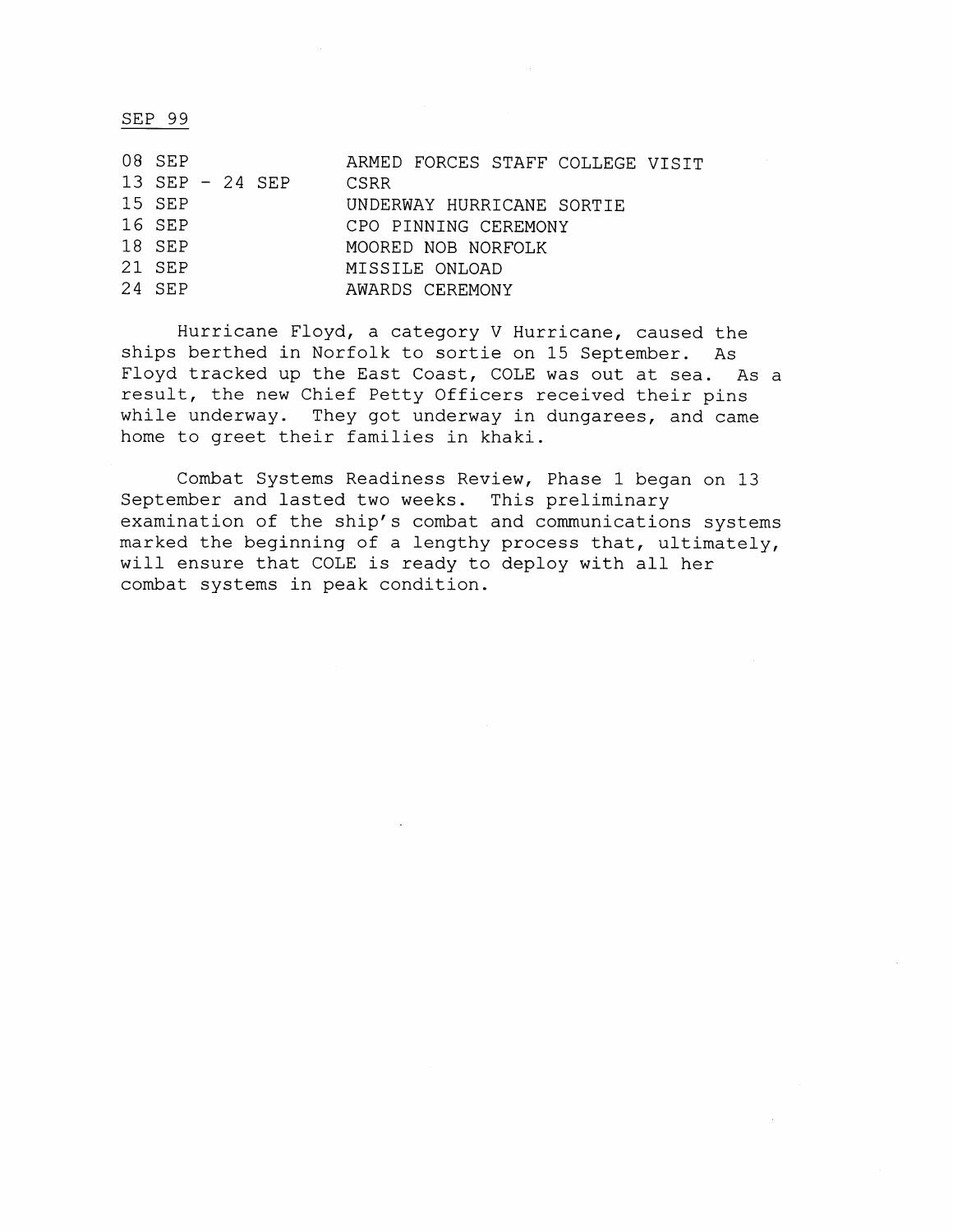OCT 99

| $01$ OCT        |                                                                                     | UNDERWAY FOR VACAPES OPAREA          |
|-----------------|-------------------------------------------------------------------------------------|--------------------------------------|
|                 |                                                                                     | 01 OCT - 04 OCT TIGER CRUISE         |
| 04 OCT          |                                                                                     | MOORED PORT EVERGLADES               |
| 04 OCT - 11 OCT |                                                                                     | BROWARD NAVY DAYS                    |
| 12 OCT          |                                                                                     | UNDERWAY FOR PUERTO RICO OPAREA      |
| 15 OCT - 14 NOV |                                                                                     | COMDESRON TWO TWO GROUP SATI         |
| 18 OCT          |                                                                                     | MOORED NAVAL STATION ROOSEVELT ROADS |
| 19 OCT          |                                                                                     | UNDERWAY FOR PUERTO RICO OPAREA      |
| 23 OCT          |                                                                                     | TOWEX                                |
|                 |                                                                                     | ASWEX W/ BRISCOE AND SIMPSON         |
| 25 OCT          |                                                                                     | BSF AT NAVAL STATION ROOSEVELT ROADS |
| 28 OCT          | $\mathcal{L}^{\text{max}}_{\text{max}}$ and $\mathcal{L}^{\text{max}}_{\text{max}}$ | ANCHORED TORTOLA, BVI                |

October saw activity on COLE ramp up quickly. From being (mostly) alongside a pier for the previous two months, COLE went into high gear, starting with a Tiger Cruise. Several family members and guests sailed with COLE down to Port Everglades, Florida, including some relatives of COLE's namesake, SGT Darrell Samuel Cole, USMCR.

The tigers left COLE in Port Everglades, but the fun had just begun for COLE's crew. Port Everglades, where COLE was commissioned, is easily the friendliest port that the ship has ever visited. This year made it three in a row for.COLE to visit during Broward Navy Days, a week of events and parties that the Navy League and Broward Navy Days organization puts on for visiting ships.

COLE, of course, gave something back to the Fort Lauderdale community. Several community service projects gave COLE Sailors a chance to show appreciation for everything that was being done for them. Community service events included building houses for Habitat For Humanity, visiting local schools, or participating in the Walk-A-Kid-To-School event. COLE was also opened for tours, and was complimented on giving the best tour of all the ships in Port Everglades.

All good things must end, and COLE bade farewell to Port Everglades, heading out towards the Puerto Rico Operating Area to begin the COMESRON TWO TWO Group Sail. Group Sail was a month of exercises that included towing exercises, small boat/VBSS team exercises, ASW exercises, and a chance for COLE to play the bad guy as it became the opposing force (OPFOR) in a wargame against the Eisenhower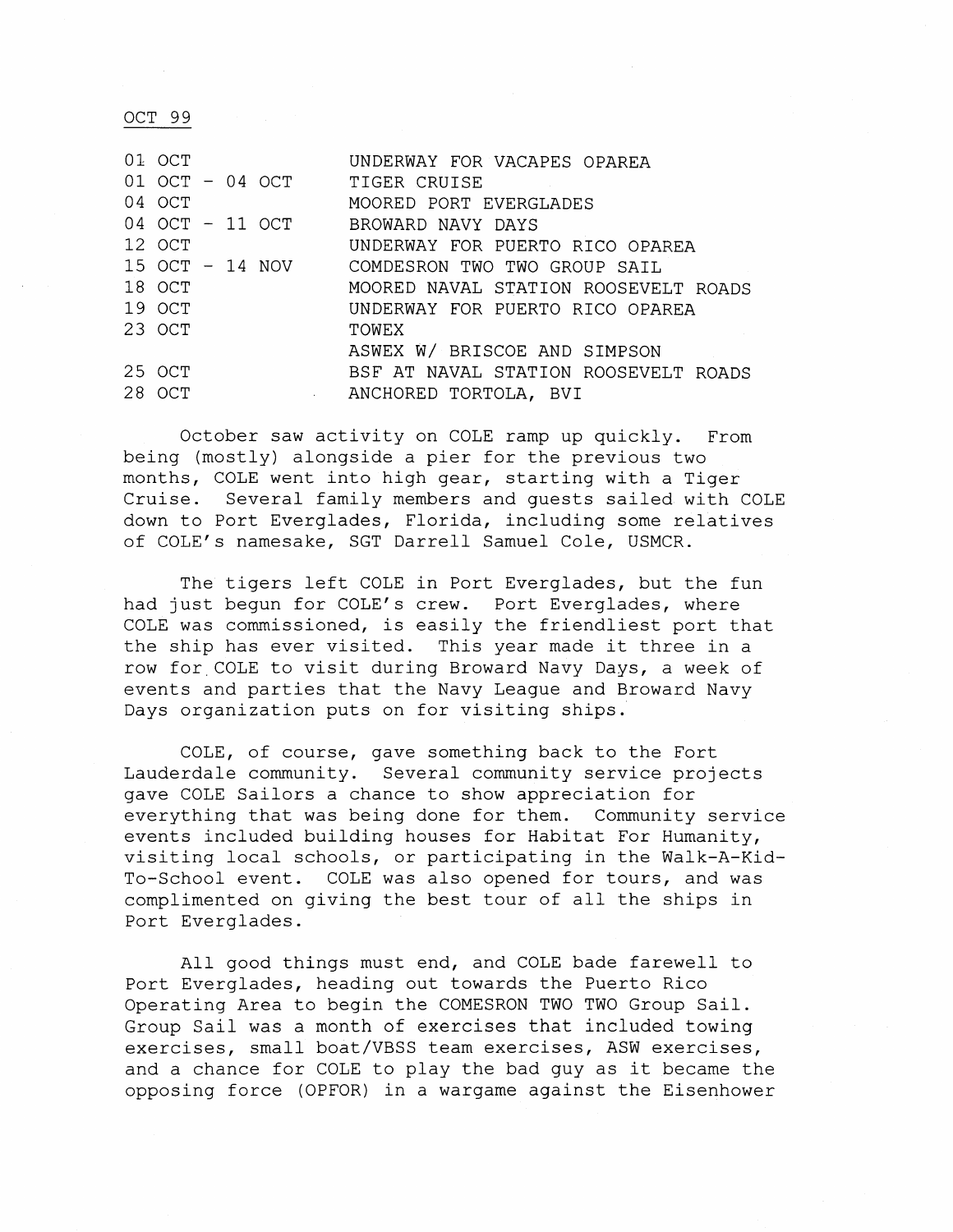Battle Group. It was much hard work, but COLE's crew got a break during a visit to Tortola, one of the British Virgin Islands.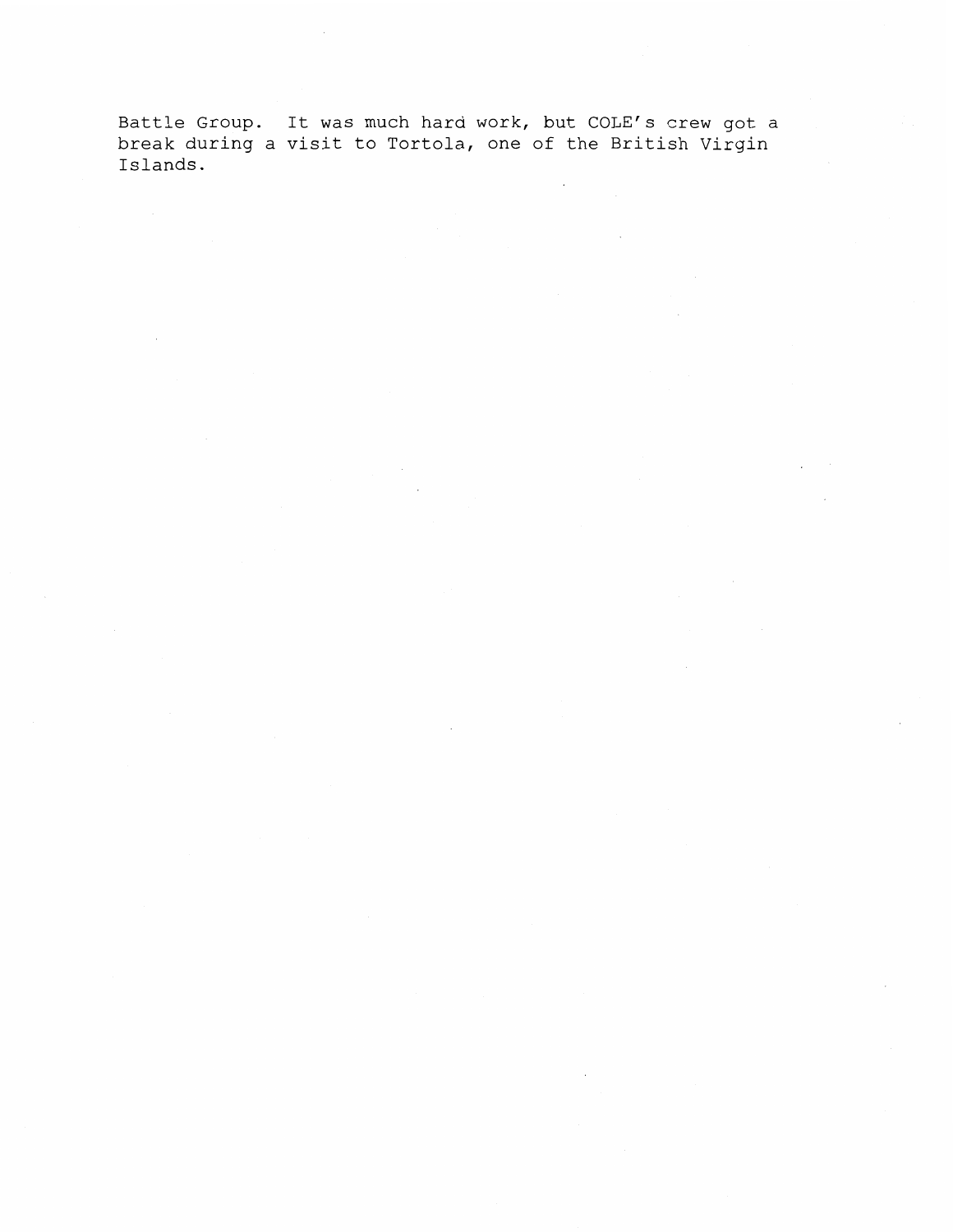| 01 NOV          | UNDERWAY                    |
|-----------------|-----------------------------|
|                 | MOOR TO BUOY                |
|                 | UNREP W/ USNS LARAMIE       |
| 02 NOV - 04 NOV | ASW OPERATIONS              |
| 04 NOV          | MOOR TO BUOY                |
| 08 NOV          | MOORED MIAMI, FL            |
| 12 NOV          | UNDERWAY                    |
| 13 NOV          | AWARDS CEREMONY             |
| 15 NOV          | VANDALEX                    |
|                 | NIGHT UNREP W/ USNS LARAMIE |
| 16 NOV          | MOORED NOB NORFOLK          |

Group Sail excitement continued into November. COLE participated in a three-day-long group ASW exercise, and finished out Group Sail with a VANDALEX. COLE fired an SM2 Standard missile and scored a hit on the VANDAL, a cruise missile converted for use as a target drone. Following the VANDALEX, COLE topped off her fuel tanks in a night UNREP with USNS LARAMIE, then headed home to Norfolk the next day.